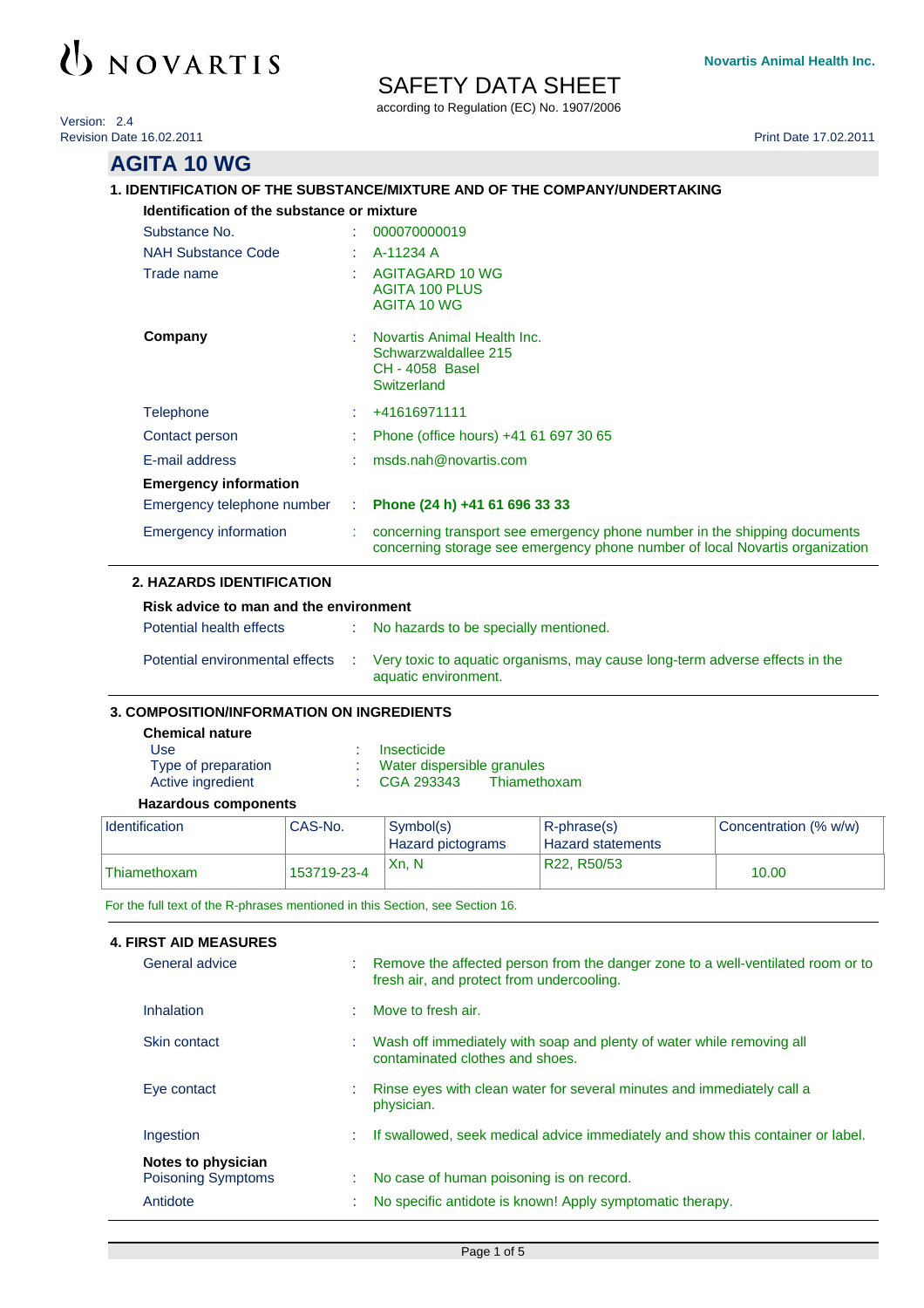# UNOVARTIS

| Version: 2.4                    |
|---------------------------------|
| <b>Revision Date 16.02.2011</b> |
| AGITA 10 WG                     |

#### **Novartis Animal Health Inc.**

# SAFETY DATA SHEET

according to Regulation (EC) No. 1907/2006

Revision Date 16.02.2011 Print Date 17.02.2011

| וו טורוט                                          |   |                                                                                                                                                                                                                                                                                                                                                                                                                                                                                                                                                                                                                                                                                                                                          |
|---------------------------------------------------|---|------------------------------------------------------------------------------------------------------------------------------------------------------------------------------------------------------------------------------------------------------------------------------------------------------------------------------------------------------------------------------------------------------------------------------------------------------------------------------------------------------------------------------------------------------------------------------------------------------------------------------------------------------------------------------------------------------------------------------------------|
| <b>5. FIRE-FIGHTING MEASURES</b>                  |   |                                                                                                                                                                                                                                                                                                                                                                                                                                                                                                                                                                                                                                                                                                                                          |
| Combustibility                                    | ÷ | yes                                                                                                                                                                                                                                                                                                                                                                                                                                                                                                                                                                                                                                                                                                                                      |
| Suitable extinguishing media                      |   | Dry powder, foam, carbon dioxide (CO2) or water spray (do not use water jet).                                                                                                                                                                                                                                                                                                                                                                                                                                                                                                                                                                                                                                                            |
| Special protective equipment<br>for fire-fighters | ÷ | Wear personal protective equipment. In the event of fire, wear self-contained<br>breathing apparatus.                                                                                                                                                                                                                                                                                                                                                                                                                                                                                                                                                                                                                                    |
| <b>Further information</b>                        |   | Exposure to decomposition products may be a hazard to health. Collect<br>contaminated fire extinguishing water separately. This must not be discharged<br>into drains.                                                                                                                                                                                                                                                                                                                                                                                                                                                                                                                                                                   |
| <b>Swiss Fire Prevention Code</b>                 |   | S.<br><b>F4</b><br>CO.<br>PN <sub>1</sub>                                                                                                                                                                                                                                                                                                                                                                                                                                                                                                                                                                                                                                                                                                |
| <b>6. ACCIDENTAL RELEASE MEASURES</b>             |   |                                                                                                                                                                                                                                                                                                                                                                                                                                                                                                                                                                                                                                                                                                                                          |
| Methods for cleaning up                           | ÷ | Refer to protective measures listed in sections 7 and 8.<br>Do not flush into surface water or sanitary sewer system.<br>Pick up and transfer to properly labelled containers.<br>Knock down dust with water spray jet.<br>Dispose of in an incinerator approved for chemicals.<br>Treat contaminated surfaces with water.<br>Put washing water in containers too, to avoid any contamination of surface and<br>ground water, water supplies and drains. Hose down the area for a prolonged<br>period. Heavily contaminated soil layers have to be dig out.<br>Spilled product cannot be used further and must be disposed of.<br>If safe disposal is not possible, contact the manufacturer, the dealer or the local<br>representative. |
| Additional advice                                 |   | Very toxic to aquatic organisms, may cause long-term adverse effects in the<br>aquatic environment.                                                                                                                                                                                                                                                                                                                                                                                                                                                                                                                                                                                                                                      |
| <b>7. HANDLING AND STORAGE</b>                    |   |                                                                                                                                                                                                                                                                                                                                                                                                                                                                                                                                                                                                                                                                                                                                          |
| <b>Handling</b><br>Safe handling advice           |   | Avoid dust formation.<br>Avoid contact with skin, eyes and clothing. Avoid breathing dust.<br>Smoking, eating and drinking should be prohibited in the application area.<br>In addition to the measures taken usually in the chemical works like dustproof<br>filling and measuring equipment (including dust extraction), further personal<br>protection measures may have to be implemented to avoid possible contact with<br>the product.                                                                                                                                                                                                                                                                                             |
| <b>Storage</b><br>Advice on common storage        | ÷ | Keep away from food, drink and animal feedingstuffs.                                                                                                                                                                                                                                                                                                                                                                                                                                                                                                                                                                                                                                                                                     |
| Novartis storage class                            |   | 9                                                                                                                                                                                                                                                                                                                                                                                                                                                                                                                                                                                                                                                                                                                                        |
| Storage temperature                               |   | min. $2^{\circ}$ C - max. 30 $^{\circ}$ C                                                                                                                                                                                                                                                                                                                                                                                                                                                                                                                                                                                                                                                                                                |
| Other data                                        |   | Store the product in closed original containers.<br>Protect from light and humidity.                                                                                                                                                                                                                                                                                                                                                                                                                                                                                                                                                                                                                                                     |

## **8. EXPOSURE CONTROLS/PERSONAL PROTECTION**

| <b>Identification</b>                          | CAS-No. | Exposure limit(s)              | <b>Notes</b>                                                              |  |
|------------------------------------------------|---------|--------------------------------|---------------------------------------------------------------------------|--|
| 153719-23-4<br>Thiamethoxam                    |         | $3 \text{ mg/m}$               | Suppliers recommendation.<br>8 h TWA                                      |  |
|                                                |         |                                | The use of technical measures should always have priority over the use of |  |
| <b>Protective measures</b>                     |         | personal protective equipment. |                                                                           |  |
| Personal protective equipment<br>Open handling |         |                                |                                                                           |  |
| Respiratory protection                         |         | Effective dust mask.           |                                                                           |  |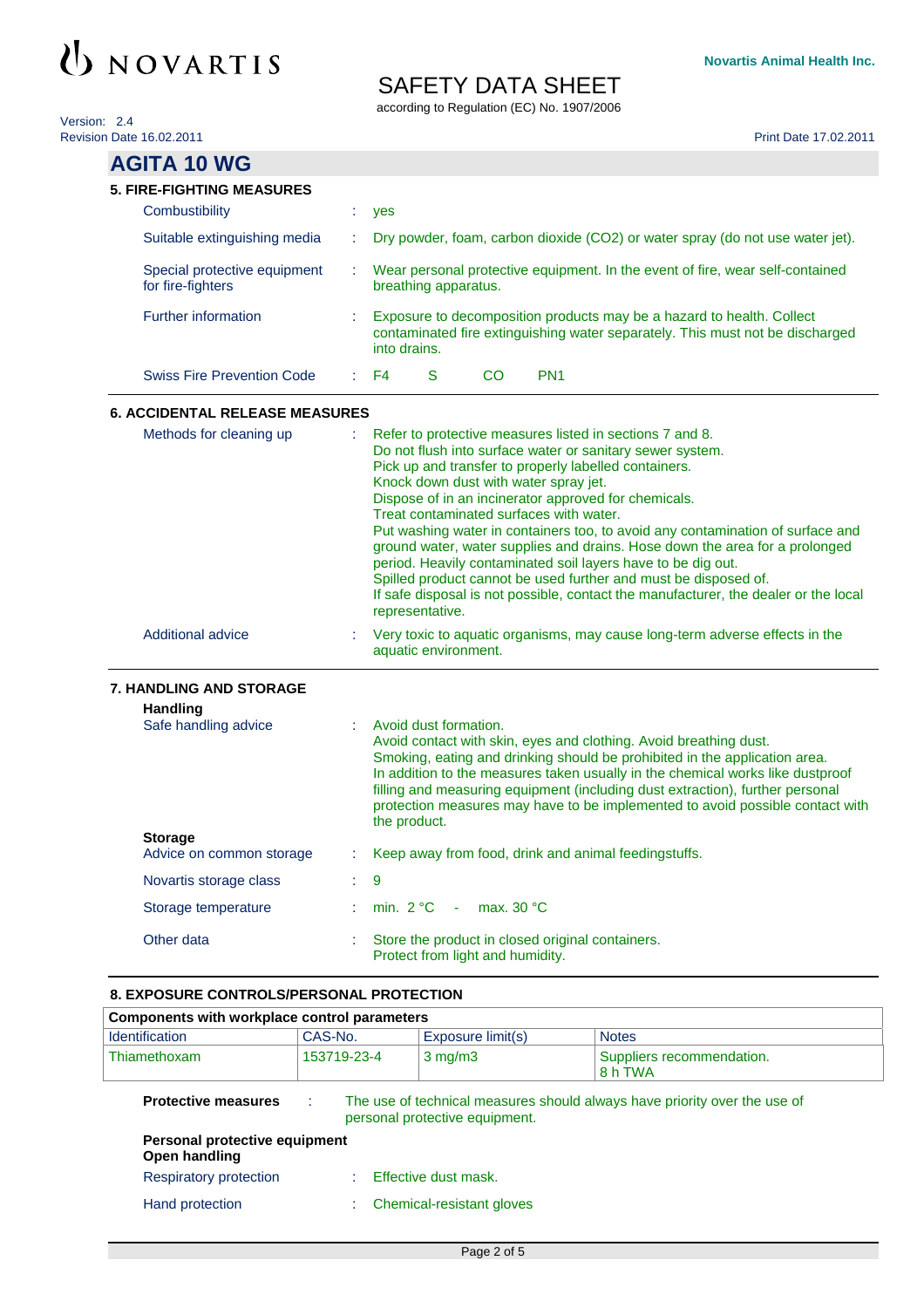

Version: 2.4

| <b>SAFETY DATA SHEET</b> |  |
|--------------------------|--|
|--------------------------|--|

according to Regulation (EC) No. 1907/2006

Thoroughly clean protective gear.

Thoroughly clean contaminated equipment with soap or soda solution.

Revision Date 16.02.2011 Print Date 17.02.2011

# **AGITA 10 WG**  Eye protection **in the Safety glasses** Skin and body protection : Heavy duty cotton or synthetic fabric working clothes (e.g. overalls). Measures after work : Shower or bathe at the end of working. Change clothing.

### **9. PHYSICAL AND CHEMICAL PROPERTIES**

| Form                                |    | solid, granular                                                                                                 |
|-------------------------------------|----|-----------------------------------------------------------------------------------------------------------------|
| Colour                              |    | white<br>beige<br>$\omega$                                                                                      |
| Odour                               |    | odourless                                                                                                       |
| <b>Bulk density</b>                 |    | $0.5 - 0.7$ g/cm3                                                                                               |
| pH                                  |    | 6.8 - 8.8 pH (media): in deionised water - 1 %                                                                  |
| Miscibility with water              |    | miscible                                                                                                        |
| Oxidizing properties                |    | not oxidizing                                                                                                   |
| Flammability                        |    | not highly flammable<br>Method: Flammability (solids)                                                           |
|                                     | t. | no evolution of gas<br>Method: Flammability (contact with water)                                                |
| Autoignition temperature            | ÷. | Remarks: not self-heating                                                                                       |
| Ignition temperature                | ÷. | Relative self-ignition temperature for solids: not detected<br>Method: Tested according to Directive 92/69/EEC. |
| <b>Impact Sensitivity</b>           | ÷  | not explosive<br>not friction sensitive<br>not shock sensitive                                                  |
| <b>10. STABILITY AND REACTIVITY</b> |    |                                                                                                                 |
| Hazardous reactions                 | t. | thermally not sensitive                                                                                         |
| <b>Chemical Stability</b>           |    | Stable under normal conditions.                                                                                 |

## **11. TOXICOLOGICAL INFORMATION**

| Acute oral toxicity       | $LD50 > 5,000$ mg/kg<br>Species: rat<br>Method: OECD Test Guideline 401                              |
|---------------------------|------------------------------------------------------------------------------------------------------|
| Acute inhalation toxicity | $LC50 > 20,000$ mg/m3<br>Species: rat<br>Exposure time: 4 h<br>Derived from the active ingredient(s) |
| Acute dermal toxicity     | : $LD50 > 2,000 \text{ mg/kg}$<br>Species: rat<br>Method: OECD Test Guideline 402                    |
| <b>Skin irritation</b>    | No skin irritation<br>Species: rabbit<br>Method: OECD Test Guideline 404                             |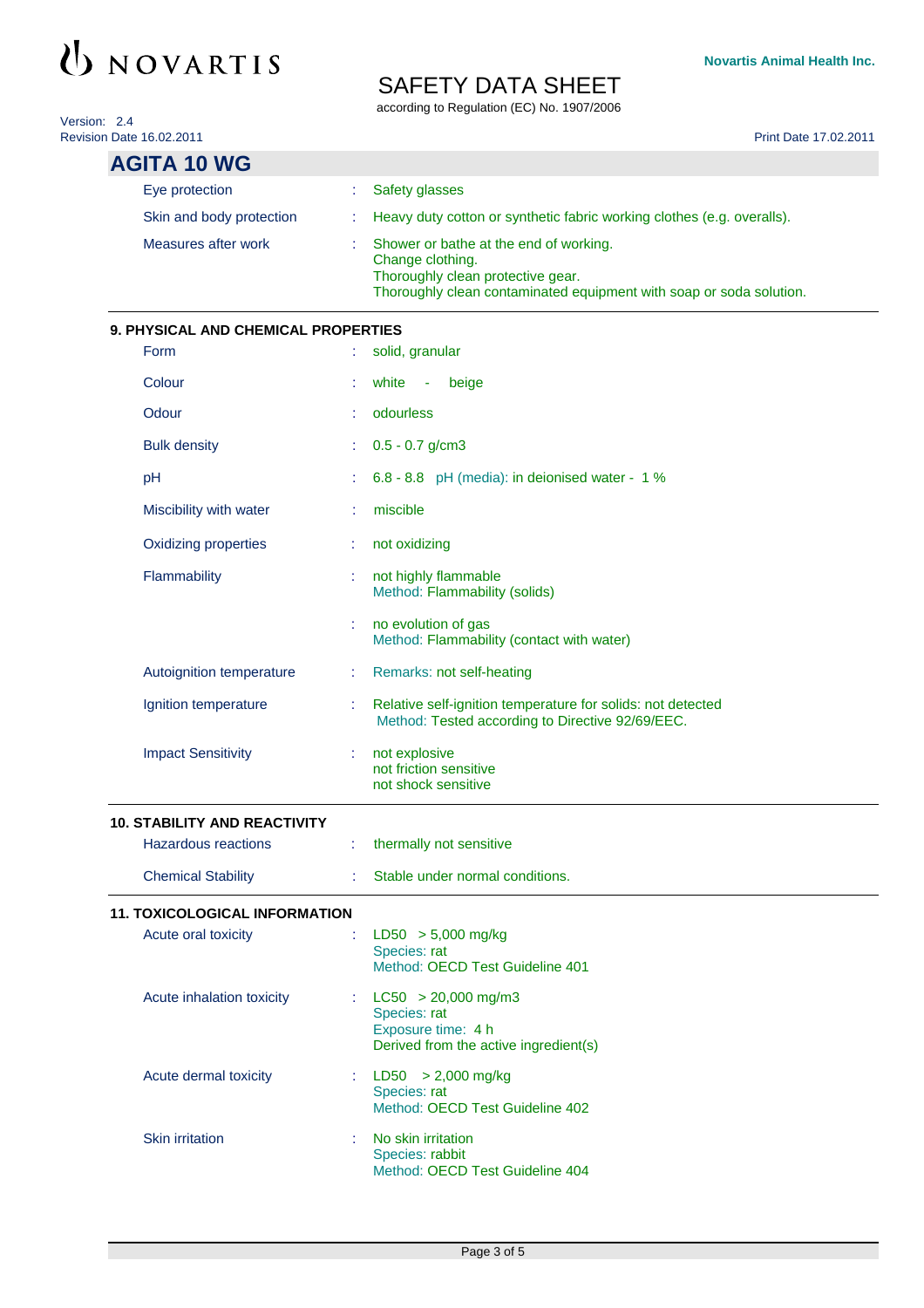

according to Regulation (EC) No. 1907/2006 Version: 2.4 Revision Date 16.02.2011 Print Date 17.02.2011 **AGITA 10 WG**  Eye irritation : No eye irritation Species: rabbit Method: OECD Test Guideline 405 Sensitisation : not sensitizing Species: guinea pig Method: OECD Test Guideline 406 **12. ECOLOGICAL INFORMATION Ecotoxicity effects**  Toxicity to fish : LC50 > 100 mg/l Species: Salmo trutta (trout) Exposure time: 96 h Remarks: Derived from the active ingredient(s) Toxicity to daphnia : EC50 > 100 mg/l Species: Daphnia magna (water flea) Exposure time: 48 h Remarks: Derived from the active ingredient(s) LC50 ca. 69 mg/l Species: Mysidopsis bahia (bay shrimp) Exposure time: 96 h Remarks: Derived from the active ingredient(s) : EC50 ca. 0.14 mg/l Species: Cloeon sp. Exposure time: 48 h Remarks: Derived from the active ingredient(s) Toxicity to algae : ERC50 > 100 mg/l Species: Selenastrum capricornutum (green algae) Exposure time: 72 h Remarks: Derived from the active ingredient(s) **Behaviour in environmental compartments Elimination information (persistence and degradability)**  Biodegradability : Not readily biodegradable. Remarks: Derived from the active ingredient(s) **13. DISPOSAL CONSIDERATIONS** Product : Refer to protective measures listed in sections 7 and 8. Pick up and transfer to properly labelled containers. Dispose of in an incinerator approved for chemicals. In accordance with internal, local and national regulations. Spilled product cannot be used further and must be disposed of. If safe disposal is not possible, contact the manufacturer, the dealer or the local representative. Contaminated packaging : Check possibilities of recycling large empty containers, drums and barrels. Damaged Containers: Place original containers in specially marked larger ones. Dispose of empty containers in an incinerator approved for chemicals. In accordance with internal, local and national regulations. **14. TRANSPORT INFORMATION** Transport Condition : Transport + intermediate storage <=40°C **ADR/RID**  UN number : 3077 Class : 9 Packaging group : III Labelling No. : 9 E Hazard identification No : 90 CEFIC No.  $\qquad \qquad : \quad 90$ GM7-III Proper shipping name : ENVIRONMENTALLY HAZARDOUS SUBSTANCE, SOLID, N.O.S.

SAFETY DATA SHEET

Additional Information : (THIAMETHOXAM)

**Novartis Animal Health Inc.**